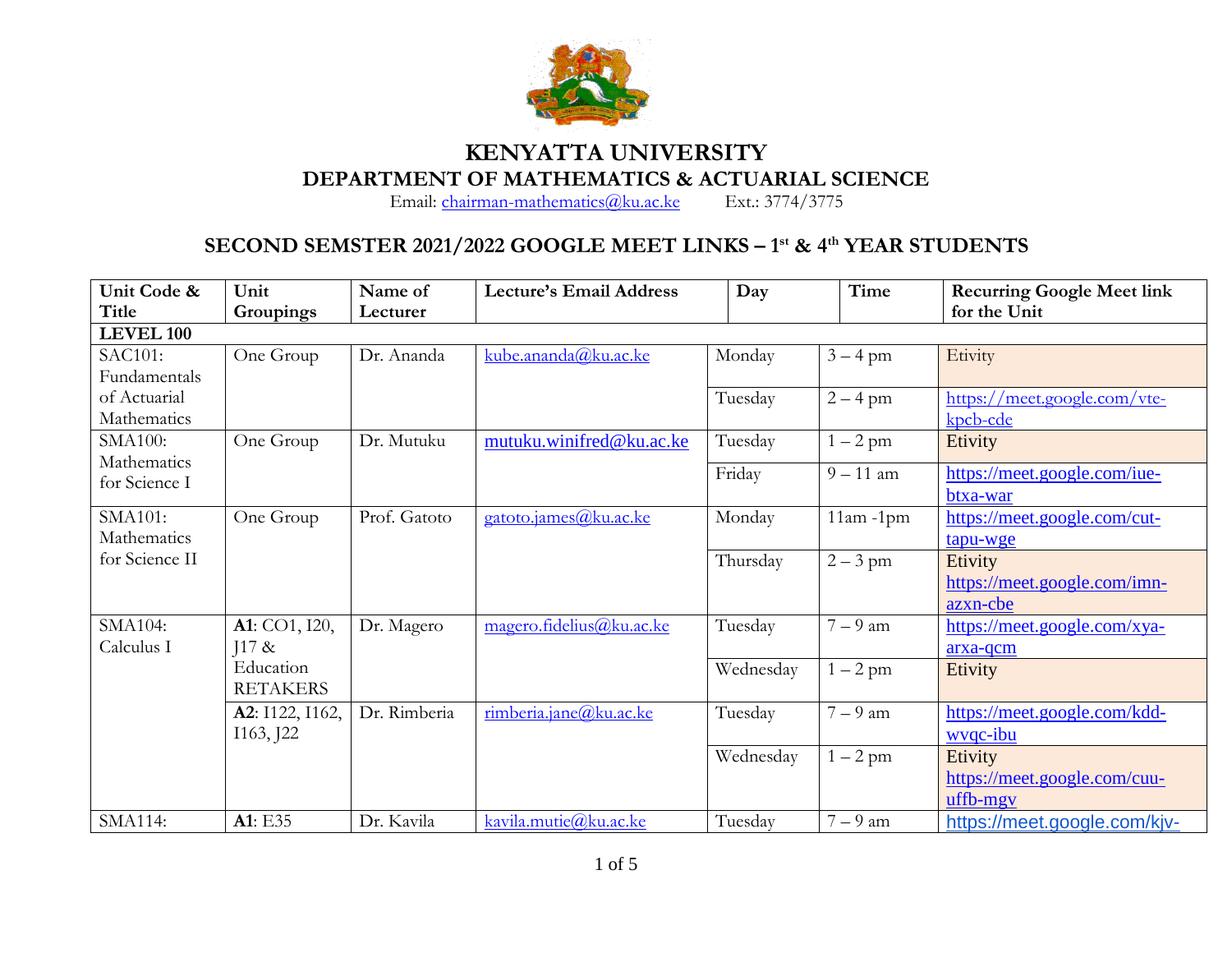| Calculus I          |                       |             |                             |           |                        | maad-znp                     |
|---------------------|-----------------------|-------------|-----------------------------|-----------|------------------------|------------------------------|
|                     |                       |             |                             | Wednesday | $12 - 1$ pm            | Etivity                      |
|                     |                       |             |                             |           |                        | https://meet.google.com/ogm- |
|                     |                       |             |                             |           |                        | sedc-snf                     |
|                     | A2: E136,             | Dr. Wahome  | ndegwa.ambrose@ku.ac.ke     | Monday    | $11am - 1pm$           | https://meet.google.com/ozk- |
|                     | E34, E37, E41         |             |                             |           |                        | eyik-mmb                     |
|                     |                       |             |                             | Wednesday | $12 - 1$ pm            | Etivity                      |
| SMA191:             | One Group             | Ms. Judy    | gateri.judy@ku.ac.ke        | Monday    | $\overline{9} - 10$ am | https://meet.google.com/zwj- |
| Introduction to     |                       |             |                             |           |                        | tgav-vpt?authuser=4          |
| programming         |                       |             |                             | Tuesday   | $6 - 7$ pm             | Etivity                      |
| SST100:             | One Group             | Dr. Kibua   | kibua.titus@ku.ac.ke        | Wednesday | $11am-1$ pm            | https://meet.google.com/kkb- |
| Introduction to     |                       |             |                             |           |                        | teat-rhy                     |
| <b>Business</b> and |                       |             |                             | Thursday  | $1 - 2$ pm             | Etivity                      |
| Social Statistics   |                       |             |                             |           |                        |                              |
| SST101:             | A1: C01, I21,         | Dr. Ouma    | $onvango.ouma(a)ku.ac.ke$   | Wednesday | $7-9$ am               | https://meet.google.com/kzq- |
| Introduction to     | K24                   |             |                             |           |                        | nfvo-htt?hs=122&authuser=0   |
| <b>Statistics</b>   |                       |             |                             | Thursday  | $3 - 4$ pm             | Etivity                      |
|                     | A2: I20, I71,         | Mr. Ruto    | kipkoech.augustine@ku.ac.ke | Wednesday | $7-9$ am               | https://meet.google.com/rhn- |
|                     | I73 &                 |             |                             |           |                        | udhg-ffc                     |
|                     | Education<br>Retakers |             |                             | Thursday  | $3 - 4$ pm             | Etivity                      |
| SST111:             | A1: E136, E35         | Mr. Weldon  | P/T                         | Wednesday | $7-9$ am               | Call Lecturer: 0720 140 087  |
| Introduction to     |                       |             |                             | Thursday  | $3 - 4$ pm             | Etivity                      |
| <b>Statistics</b>   | A2: E34, E37,         | Dr. Muchai  | muchai.eunice@ku.ac.ke      | Wednesday | $7-9$ am               | https://meet.google.com/kfd- |
|                     | E41                   |             |                             |           |                        | hfdw-qrx                     |
|                     |                       |             |                             | Thursday  | $3 - 4$ pm             | Etivity                      |
| SST102:             | One Group             | Dr. Kibua   | kibua.titus@ku.ac.ke        | Monday    | $11am - 1pm$           | https://meet.google.com/ygp- |
| Discrete            |                       |             |                             |           |                        | sotu-ffr                     |
| Mathematics         |                       |             |                             | Tuesday   | $1 - 2$ pm             | Etivity                      |
|                     |                       |             |                             |           |                        |                              |
| SST103: Linear      | One Group             | Dr. Njuguna | njuguna.lydia@ku.ac.ke      | Monday    | $3 - 5$ pm             | https://meet.google.com/jph- |
| Algebra I           |                       |             |                             |           |                        | asok-ugy                     |
|                     |                       |             |                             | Tuesday   | $11am-12pm$            | Etivity                      |
| <b>LEVEL 400</b>    |                       |             |                             |           |                        |                              |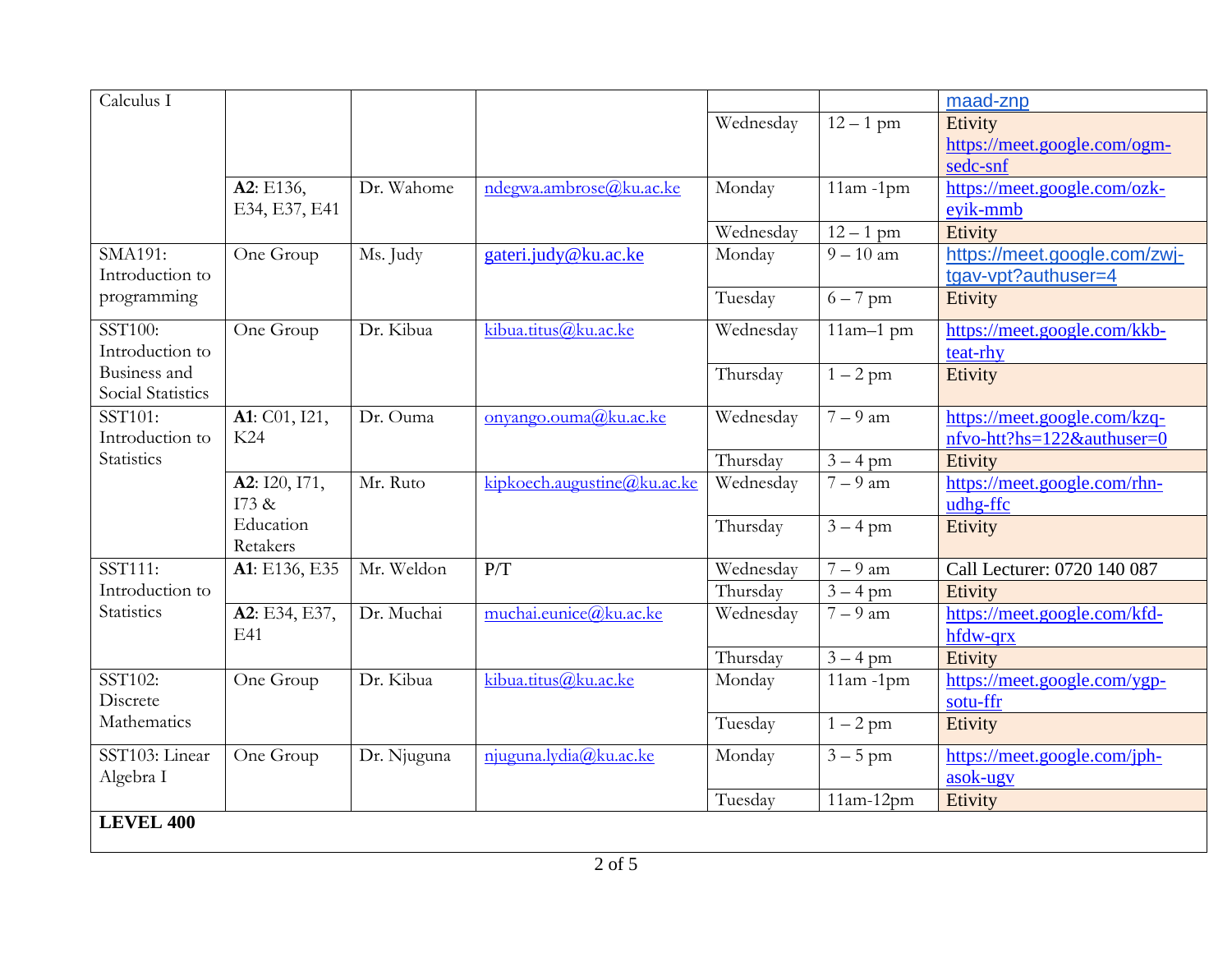| <b>SAC400:</b><br>Mathematics of | One Group  | Dr. Njenga   | njenga.edward@ku.ac.ke   | Monday    | $9 - 11$ am          | https://meet.google.com/iie-oojv-<br>$\frac{\text{tr?hs}=122}{\text{d}x \cdot \text{c}}$ hs=122& authuser=0 |
|----------------------------------|------------|--------------|--------------------------|-----------|----------------------|-------------------------------------------------------------------------------------------------------------|
| Demography                       |            |              |                          | Wednesday | $3 - 4$ pm           | Etivity                                                                                                     |
| and Graduation                   |            |              |                          |           |                      | https://meet.google.com/hhd-                                                                                |
|                                  |            |              |                          |           |                      | hzag-fwe?hs=122&authuser=0                                                                                  |
| SAC404:                          | One Group  | Mr. Mbauni   | mbauni.harun@ku.ac.ke    | Tuesday   | $11am - 1pm$         | http://meet.google.com/tha-                                                                                 |
| Investment and                   |            |              |                          |           |                      | qzvw-oos                                                                                                    |
| Asset                            |            |              |                          | Wednesday | $9 - 10$ am          | Etivity                                                                                                     |
| Management II                    |            |              |                          |           |                      |                                                                                                             |
| SAC406:                          | One Group  | Dr. Ananda   | kube.ananda@ku.ac.ke     | Tuesday   | $8 - 10$ am          | https://meet.google.com/shm-                                                                                |
| Computational                    |            |              |                          |           |                      | gaie-xyr                                                                                                    |
| Finance                          |            |              |                          | Tuesday   | $10 - 11$ am         | Etivity                                                                                                     |
| SMA401:                          | One Group  | Dr. Kavila   | kavila.mutie@ku.ac.ke    | Tuesday   | $\frac{1}{2}$ – 2 pm | https://meet.google.com/rpi-                                                                                |
| Topology II                      |            |              |                          |           |                      | tstz-ggf                                                                                                    |
|                                  |            |              |                          | Wednesday | $2 - 3$ pm           | Etivity                                                                                                     |
|                                  |            |              |                          |           |                      | https://meet.google.com/jbb-                                                                                |
|                                  |            |              |                          |           |                      | ymwb-nab                                                                                                    |
| SMA402: Field                    | One Group  | Prof. Kamuti | kamuti.ireri@ku.ac.ke    | Monday    | $11 - 1$ pm          | https://meet.google.com/dzi-tajp-                                                                           |
| Theory                           |            |              |                          |           |                      | sgf                                                                                                         |
|                                  |            |              |                          | Thursday  | $12 - 1$ pm          | Etivity                                                                                                     |
| SMA405:                          | One Group  | Dr. Njuguna  | njuguna.lydia@ku.ac.ke   | Monday    | $1 - 3$ pm           | https://meet.google.com/vzr-                                                                                |
| Group Theory                     |            |              |                          |           |                      | vbrx-bqa                                                                                                    |
| SMA407:                          |            |              | magero.fidelius@ku.ac.ke | Tuesday   | $3 - 4$ pm           | Etivity                                                                                                     |
| Measure and                      | One Group  | Dr. Magero   |                          | Wednesday | $5 - 7$ pm           | https://meet.google.com/sgh-<br>rqwu-ukp                                                                    |
| Integration                      |            |              |                          | Friday    | $12 - 1$ pm          | Etivity                                                                                                     |
|                                  |            |              |                          |           |                      |                                                                                                             |
| SMA430:<br>Numerical             | One Group  | Dr. Opondo   | opondo.mary@ku.ac.ke     | Monday    | $4-5$ pm             | Etivity                                                                                                     |
| Analysis II                      |            |              |                          | Friday    | $7-9$ am             | https://meet.google.com/kpn-                                                                                |
|                                  |            |              |                          |           |                      | hgsy-gnm                                                                                                    |
| SMA431:                          | A1: Others | Dr. Njau     | njau.lawrence@ku.ac.ke   | Monday    | $9 - 11$ am          | https://meet.google.com/pyf-                                                                                |
| Differential                     |            |              |                          |           |                      | woqm-jqd?hs=122&authuser=0                                                                                  |
| Geometry                         |            |              |                          | Wednesday | $7-8$ am             | Etivity                                                                                                     |
|                                  | A2: E35    | Prof. Gatoto | gatoto.james@ku.ac.ke    | Monday    | $9 - 11$ am          | https://meet.google.com/crc-                                                                                |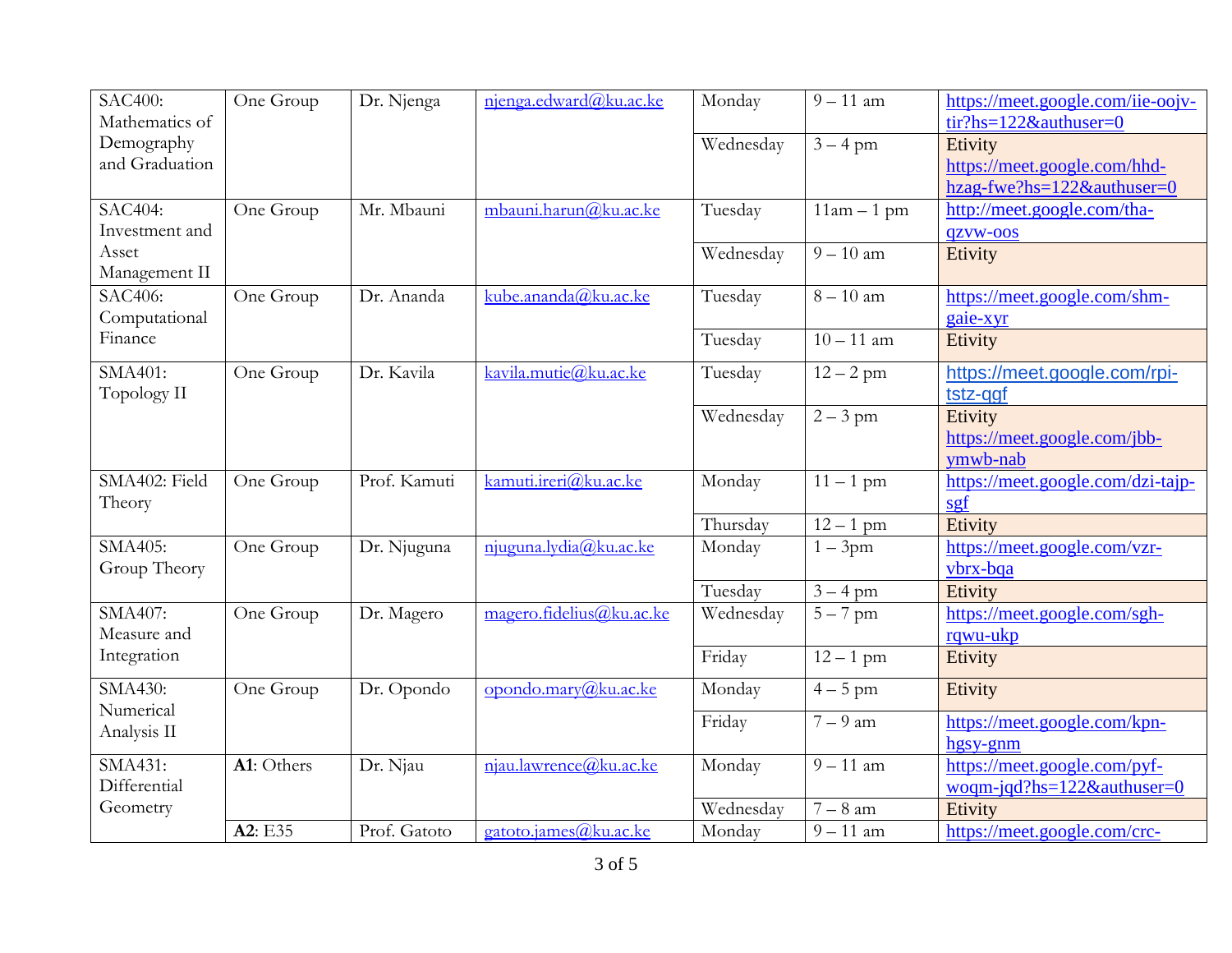|                        |                |              |                          |           |              | oaoh-xiy                            |
|------------------------|----------------|--------------|--------------------------|-----------|--------------|-------------------------------------|
|                        |                |              |                          | Wednesday | $7-8$ am     | Etivity                             |
|                        |                |              |                          |           |              | https://meet.google.com/iqp-        |
|                        |                |              |                          |           |              | mawv-xwp                            |
| SMA433:                | A1: E37, E41   | Dr. Chepwony | chepkwony.isaac@ku.ac.ke | Tuesday   | $7-9$ am     | https://meet.google.com/hmb-        |
| Partial                | & OTHERS       |              |                          |           |              | zohp-oqx                            |
| Differential           |                |              |                          | Wednesday | $8-9$ am     | Etivity                             |
| Equations II           | A2: E136,      | Dr. Njau     | njau.lawrence@ku.ac.ke   | Tuesday   | $7-9$ am     | https://meet.google.com/jxq-        |
|                        | E34, E35       |              |                          |           |              | hmgc-sqe?hs=122&authuser=0          |
|                        |                |              |                          | Wednesday | $8-9$ am     | Etivity                             |
|                        | A3: C01, I163, | Dr. Njau     | njau.lawrence@ku.ac.ke   | Wednesday | $7-9$ am     | https://meet.google.com/rjs-ypio-   |
|                        | I20            |              |                          |           |              | $yfe?hs=122&\text{author}=0$        |
|                        |                |              |                          | Tuesday   | $8-9$ am     | Etivity                             |
| SMA437:                | One Group      | Dr. Opondo   | opondo.mary@ku.ac.ke     | Wednesday | $7-9$ am     | https://meet.google.com/kif-        |
| Methods of             |                |              |                          |           |              | ytwu-jxt                            |
| applied                |                |              |                          | Thursday  | $2 - 3$ pm   | Etivity                             |
| Mathematics II         |                |              |                          |           |              |                                     |
| SST400:                | One Group      | Dr. Njenga   | njenga.edward@ku.ac.ke   | Monday    | $3 - 4$ pm   | Etivity                             |
| Demography             |                |              |                          | Tuesday   | $9 - 11$ am  | https://meet.google.com/rjr-        |
| and Vital              |                |              |                          |           |              | $mgyv-pwj?hs=122&\text{authuser}=0$ |
| Statistics             |                |              |                          |           |              |                                     |
| SST402:                | One Group      | Dr. Ouma     | onyango.ouma@ku.ac.ke    | Tuesday   | $11am - 1pm$ | https://meet.google.com/ggz-        |
| Bayesian<br>Statistics |                |              |                          |           |              | xmph-tgc?hs=122&authuser=0          |
|                        |                |              |                          | Wednesday | $3 - 4$ pm   | Etivity                             |
| SST406:                | One Group      | Dr. Ananda   | kube.ananda@ku.ac.ke     | Wednesday | $8 - 10$ am  | https://meet.google.com/bze-        |
| Statistical            |                |              |                          |           |              | rwyi-kvf                            |
| Programming            |                |              |                          |           |              |                                     |
|                        |                |              |                          | Wednesday | $10 - 11$ am | Etivity                             |
| SST407: Quality        | One Group      | Prof. odongo | leo.odongo@ku.ac.ke      | Tuesday   | $8-9$ am     | https://meet.google.com/szw-        |
| Control                |                |              |                          |           |              | myqk-ioj                            |
| Methods                |                |              |                          |           |              | Etivity                             |
|                        |                |              |                          | Wednesday | $2 - 4$ pm   | https://meet.google.com/bzr-rikf-   |
|                        |                |              |                          |           |              | wpu                                 |